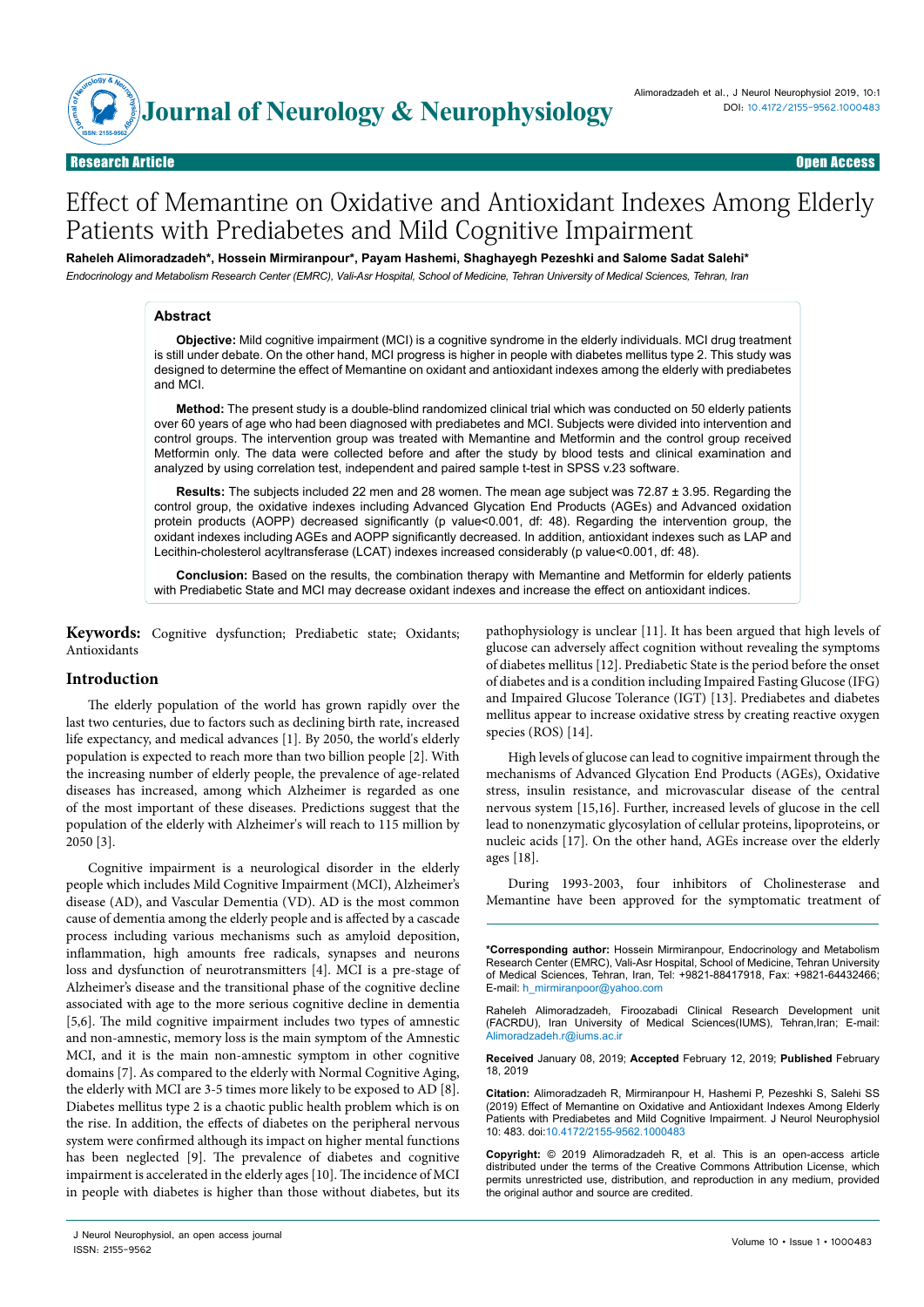**Citation:** Alimoradzadeh R, Mirmiranpour H, Hashemi P, Pezeshki S, Salehi SS (2019) Effect of Memantine on Oxidative and Antioxidant Indexes Among Elderly Patients with Prediabetes and Mild Cognitive Impairment. J Neurol Neurophysiol 10: 483. doi:10.4172/2155-9562.1000483

Alzheimer's disease in the United States and Europe [19], but none has been confirmed for the treatment of individuals with MCI and require further research on the MCI therapeutic model [8]. Memantine is a non-competitive inhibitor for N-methyl-D-aspartate receptor, which prevents over-stimulation of this NMDA-receptor by Glutamate (a defective memory factor in Alzheimer's disease) [20]. A large body of research suggested that Memantine can reduce the production of free radicals [21,22].

So far, no systematic and comprehensive research has been conducted on the effect of Memantine on the oxidative and antioxidant indexes of patients with MCI and prediabetes although they were proposed in the form of a single study. In addition, considering the importance of oxidative stress among the studies conducted during the recent and the role of diabetes mellitus in intensifying and accelerating the progression of MCI, this study was conducted to determine the effect of Memantine on oxidative and antioxidant indexes among patients with prediabetes and MCI.

#### **Methodology**

This study is a randomized and double blind clinical trial study. The population included elderly patients with Prediabetes and MCI who referred to Memory and Behavioral Neurology Department located in Rouzbeh Hospital. Inclusion criteria were the ages between 65 and 80, comorbidity with Prediabetes and MCI. Exclusion criteria included the unwillingness to continue study, depression, history of chronic underlying diseases such as renal, pulmonary and liver diseases, history of treatment with memantine and other treatments for mild cognitive impairment, history of degenerative diseases like cancer or AIDS, alcohol consumption in the past month, ongoing smoking habit, present consumption of drugs and supplements and antioxidant vitamins, the occurrence of adverse effects of the drug or its lack of effect. Individuals were selected for physical and mental examination by a neurologist during an initial visit. The mild cognitive impairment was determined according to the criteria in Table 1 by the neurologist. Then, based on Fasting Blood Sugar test (between 100 and 126 mg /dL), patients with Prediabetic State were selected during two visits.

Patients who entered the memory and neurology clinic of Roozbeh Hospital were randomly assigned into intervention and control groups according to their eligibility for inclusion (N=25 for each group). The sample size based on the following formula and (α, 1: 0, β: 25/25: d, 7/28: S1, 15: S2) which were excluded in other studies, was estimated to be about 18 individuals

The sample size based on the following formula ( $α$ , 1: 0,  $β$ : 25/25: d, 7/28: S1, 15: S2)

$$
n = \frac{\left(Z1 - \frac{\alpha}{2} + Z1 - \beta\right)^2 \left(S_1^2 + S_2^2\right)}{(d)^2}
$$

By a 20% drop which is equivalent to 4 individuals, as well as considering the referring statue of the patients to the clinic, the total number of subjects was 25 in each group (50 in total). In the Memantine

hydrochloride intervention group, initially 5 mg of Memantine was prescribed per day under the supervision of a neurologist, which gradually increased to 10 mg per day regarding the neurologist's agreement. In addition, the patients in the intervention group were treated by 500 mg Metformin tablets. Regarding the control group, only Metformin was given as 500 mg tablets based on related neurologist. Based on the results, it was found that Memantine is not antagonist with Metformin [23-27].

Then, the subjects' blood pressure was measured by a standard barometer (Riester, Bing Ben adults, Germany) after 10 minutes of rest and while sitting. The mean of the two measurements within 5 minutes was recorded as systolic and diastolic blood pressures of the individuals. The subjects' weight subject was recorded by the Digital Scale (Beurer, GS49, Germany) wearing a light weight dress and the nearest 0.1 kg. In addition, the height of the subjects was measured and recorded at the precision of 0.1 cm by a standard stadiometer, standing and without shoe. Body mass index (BMI) was calculated based on the Quetelet formula ((height in meter) 2/weight in kilograms). The waist circumference of the subjects subject was measured in the middle of the lower edge of the ribs and iliac crest, and the hip circumference was measured at the wings of the widest hips by a flexible meter. First, at least after 10-hour fasting, 10 ml of venous blood sample was taken from each subject in the hospital environment. The blood samples of both groups were prepared and collected according to the principles of sterilization during the preadministration of Memantine and the samples were stored at -80°C.

Fasting blood glucose (FBD) levels are measured by glucose oxidase colorimetric assay and kit made by Pars Test company in Iran and by the BT-3000 Auto-Analyzer (plus) device made by Biotechnica factory in Italy. In order to evaluate the oxidant and antioxidant indexes, fluorometry was applied to determine the activity of lipoprotein lipase (LPL) in serum by LPL Activity Assay made by Roar Company in the USA and the activity of lecithin cholesterol acyl transferase (LCAT) was determined which was produced by Calbiochem Company in the USA. For this purpose, Floustar Spectrofluorometer device manufactured by BMG Company in Germany was used. The activity of serum Paraoxonase 1 - PON1 was assayed based on enzymatic colorimetric assay by Fully Automated Paraoxonase Activity Measurement Kit made by Rel Assay Diagnostics in Turkey and Sunrise ELISA micro plate reader made by Tecan Company in Austria. Advanced Oxidation Protein Products (AOPP) was determined by using Shimadzu Spectrophotometer, model UV-3100, manufactured by the Japan and based on the Kalousova method. In order to measure Ferric Reducing Ability of Plasma (FRAP), 750 μl of FRAP reagent was added to 25 μl of plasma in the test tubes, and their absorbance was read in 593 nm wave length.

In the next procedure, the FRAP reagent was prepared by mixing 300 mM 3-acetate buffer with pH 3.6, 10 mM 2,4,6-tripyridynl-striazine (TPTZ) in 40 mM chloride acid, as well as 20 Mm hexahydrate ferric chloride , in proportions 1.1.10. In this method, the antioxidant agents found in the test sample resulted in reducing the ferric terpyridyl triazine (TPTZ-Fe<sup>3+</sup>) complex to ferrous form (TPTZ-Fe<sup>2+</sup>), which is blue in acidic medium and has an optical absorption at 593 nm

| When there is a concern about the change in cognition, expressed by the patients, an aware person, or specialist                                                                                              |
|---------------------------------------------------------------------------------------------------------------------------------------------------------------------------------------------------------------|
| When there is objective memory impairment in memory, performance function, attention, language, or spatial visibility.                                                                                        |
| When the patient is independent in functional abilities although he may need help, or has mild disruptions in more complex tasks such as financial management,<br>navigation in unfamiliar places, and so on. |
| When the patient has no criterion for dementia.                                                                                                                                                               |
| NIA/AA: National Institute on Aging and Alzheimer's Association                                                                                                                                               |

**Table 1:** Clinical diagnostic criteria for mild cognitive impairment based on NIA/AA criteria (23).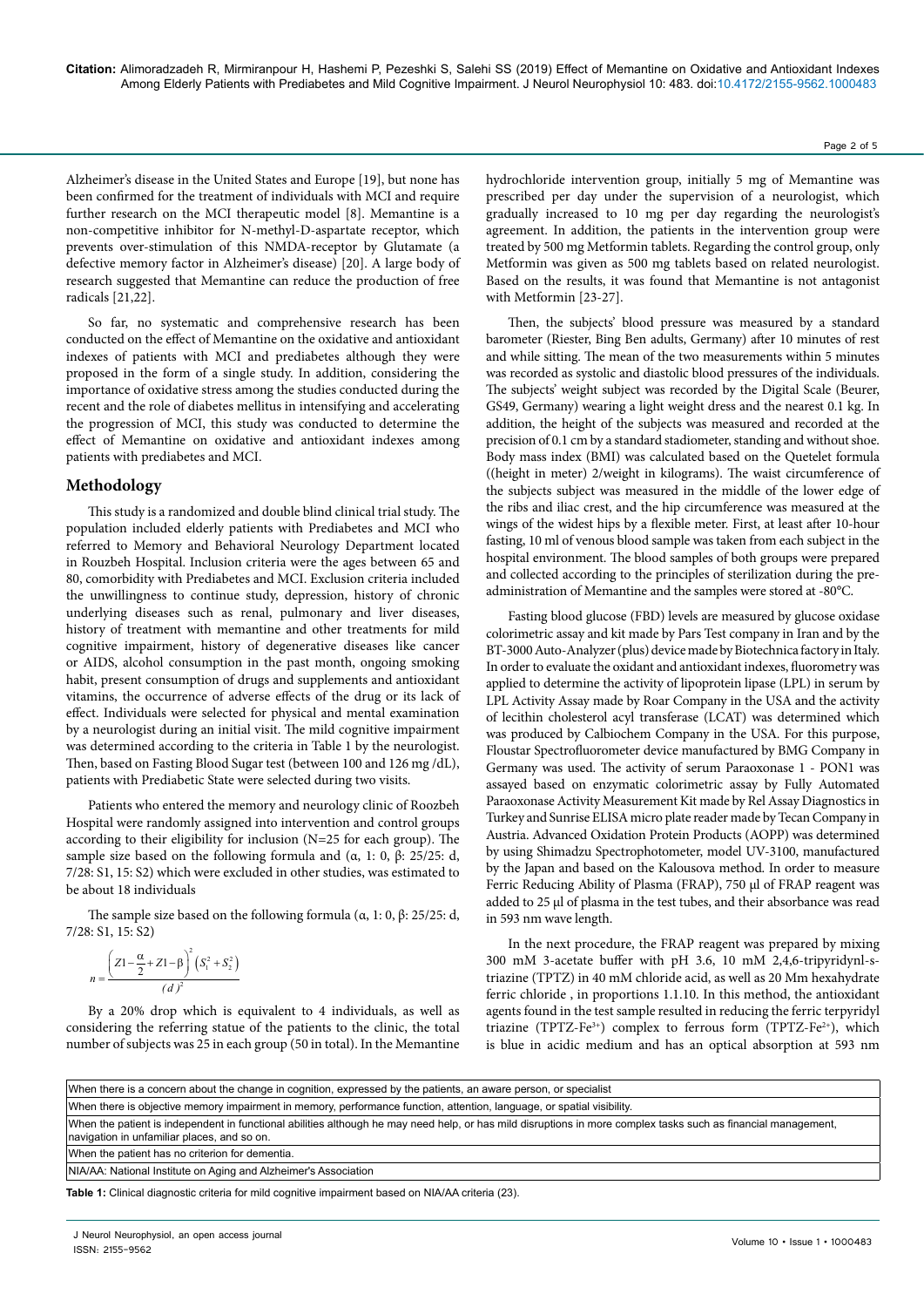wavelength. The above reaction rate has a linear relationship with the reduction potential of the sample. Then, the advanced glycation end products (AGEs) was measure by diluting the serum using phosphate buffer (PBS) with pH 7.4: as much as 1 to 50. In addition, the intensity of the fluorescence was measured in 440 nm emission wavelength and the 350 nm exciting wavelength. Further, the fluorescence intensity was expressed in term of the fluorescence emission percentage. Choosing a treatment method was done by a colleague who was unaware of the treatment methods. The study was performed based on double blind method (from the results analyzer and investigator of experimental results). The intervention group was received a daily dose of 5 mg of Memantine, which gradually increased to 10 mg per day. The duration of Memantine administration was 6 months. It was ethically allowed to prescribe Memantine for subjects. The drug is one of the most widely accepted medicines for treating the patients with MCI.

The blood samples of both groups were prepared and collected after 6 months of re-administration of Memantine, following the sterilization principles and based on the conditions stated in the first stage of sampling (Figure 1).

The results were analyzed using SPSS v.23 software. Descriptive data were reported by using mean, standard deviation and frequency. Data were analyzed by independent t-test for comparing two groups of control and intervention, paired t-test was applied for comparing the results before and after studying each group, and Pearson correlation test was used to examine the relationships between some variables (Tables 2 and 3).

|                          | Group           |                  |         |  |
|--------------------------|-----------------|------------------|---------|--|
|                          | Control         | Intervention     | p-value |  |
| Age (Years)              | $73.1 \pm 4.2$  | $72.6 \pm 3.7$   | 0.72    |  |
| Weight (kg)              | $75.6 \pm 12.1$ | $80.2 \pm 10.1$  | 0.14    |  |
| Body mass index (kg/m2)  | $26.8 \pm 4.7$  | $28.9 \pm 3.1$   | 0.08    |  |
| Waist circumference (cm) | $97.6 \pm 8.6$  | $102.3 \pm 10.1$ | 0.08    |  |
| Height (m)               | $1.6 \pm 0.1$   | $1.6 \pm 0.1$    | 0.36    |  |

**Table 2:** Anthropometric features of the subjects.

|                          |              | Group                |                     |         |
|--------------------------|--------------|----------------------|---------------------|---------|
|                          |              |                      | Intervention        | p-value |
| Weight                   | Before study | $75.6 \pm 12.2$      | $80.2 \pm 10.1$     | P: 0.15 |
|                          | After study  | $75.6 \pm 11.9$      | $80.2 \pm 10.6$     | P: 0.16 |
|                          |              | $p$ -value: $0.81$   | $p$ -value: $0.91$  |         |
| <b>BMI</b>               | Before study | $26.8 \pm 4.7$       | $28.9 \pm 3.1$      | P: 0.07 |
|                          | After study  | $26.8 \pm 4.5$       | $28.9 \pm 3.4$      | P: 0.76 |
|                          |              | $p$ -value: $0.90$   | $p$ -value: $0.85$  |         |
| Systolic Blood Pressure  | Before study | $129.2 \pm 8.1$      | $123.20 \pm 9.8$    | P: 0.02 |
|                          | After study  | $122.6 \pm 7.1$      | $120.40 \pm 9.7$    | P: 0.05 |
|                          |              | $p$ -value < $0.001$ | $p$ -value: $0.005$ |         |
| Diastolic Blood Pressure | Before study | $76 \pm 5.7$         | $76.8 \pm 4.7$      | P: 0.59 |
|                          | After study  | $74 \pm 5.7$         | $76 \pm 5.7$        | P: 0.23 |
|                          |              | p-value: 0.03        | $p$ -value: $0.16$  |         |

**Table 3:** Comparison of weight, body mass index, and blood pressure in both groups before and after intervention (Weight (Kg), BMI (kg/m2 ), Systolic Blood Pressure (mmHg), and Diastolic Blood Pressure (mmHg)).



Page 3 of 5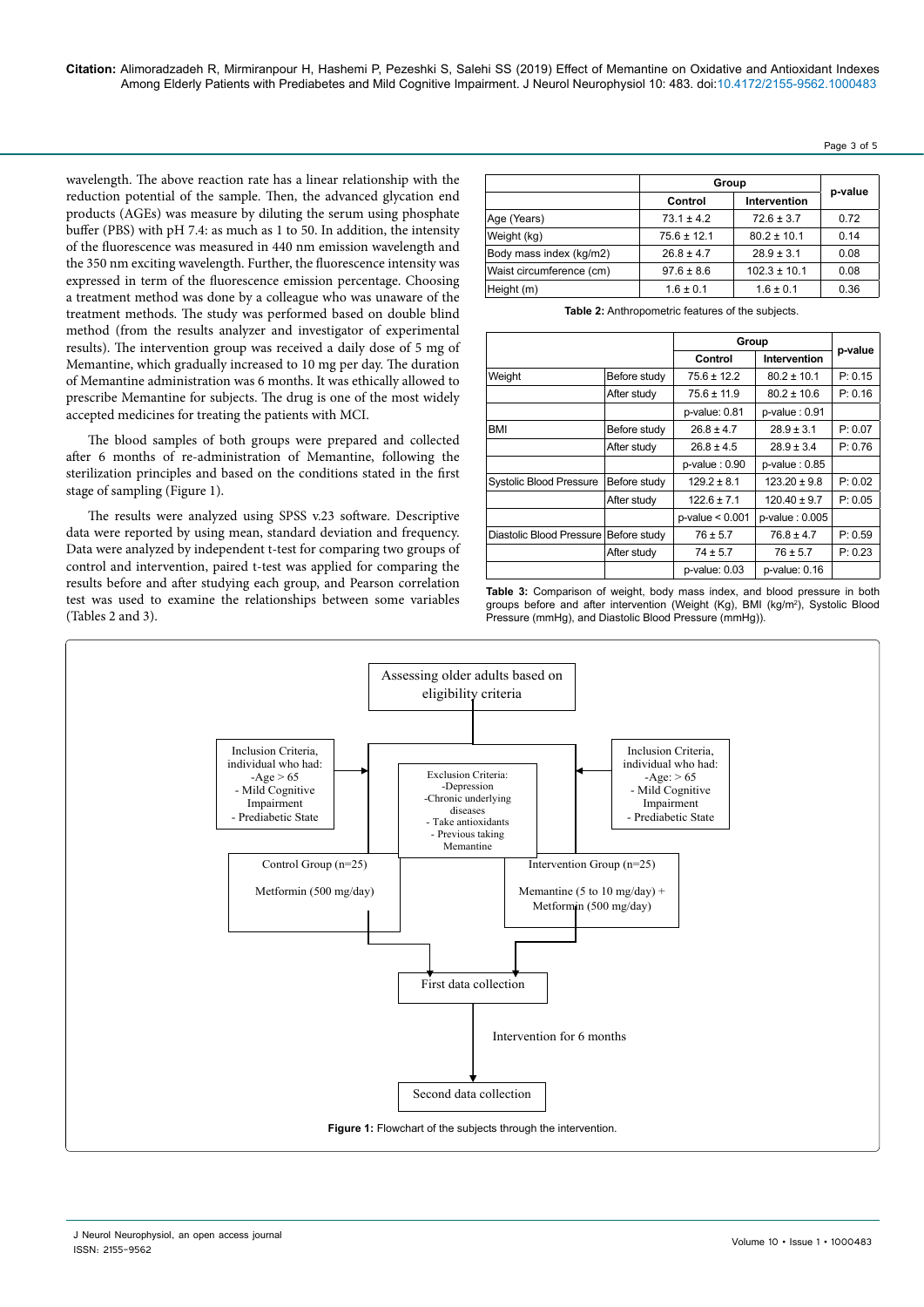**Citation:** Alimoradzadeh R, Mirmiranpour H, Hashemi P, Pezeshki S, Salehi SS (2019) Effect of Memantine on Oxidative and Antioxidant Indexes Among Elderly Patients with Prediabetes and Mild Cognitive Impairment. J Neurol Neurophysiol 10: 483. doi:10.4172/2155-9562.1000483

|                                                   |              | Group               |                     |           |
|---------------------------------------------------|--------------|---------------------|---------------------|-----------|
|                                                   |              | Control             | Intervention        | p-value   |
| <b>Fasting Blood Sugar</b><br>(FBS)               | Before study | $116.1 \pm 5.6$     | $117.2 \pm 5.9$     | P: 0.44   |
|                                                   | After study  | $105.7 \pm 3.97$    | $106.6 \pm 4.3$     | P: 0.47   |
|                                                   |              | $p$ value $< 0.001$ | $p$ value $< 0.001$ |           |
| Advanced glycation                                | Before study | $65.3 \pm 8.3$      | $70.7 \pm 4.7$      | P: 0.007  |
| end-product (AGE)                                 | After study  | $63.5 \pm 8.4$      | $65.9 \pm 5.1$      | P: 0.22   |
|                                                   |              | P < 0.001           | P < 0.001           |           |
| Advanced oxidation                                | Before study | $126.11 \pm 32.4$   | $136.8 \pm 18.8$    | P: 0.16   |
| protein products<br>(AOPP)                        | After study  | $124.18 \pm 32.4$   | $133.7 \pm 18.9$    | P: 0.21   |
|                                                   |              | P value $< 0.001$   | P value $< 0.001$   |           |
| Ferritin Reducing                                 | Before study | $1122.8 \pm 326.6$  | $1008.3 \pm 177.8$  | P: 0.13   |
| Ability of Plasma<br>(FRAP)                       | After study  | $1216.2 \pm 269.3$  | $1104.5 \pm 157.6$  | P: 0.08   |
|                                                   |              | P: 0.30             | P: 0.09             |           |
| Paraoxonase-1<br>(PON1)                           | Before study | $36.7 \pm 5.4$      | $32.2 \pm 9.1$      | P: 0.06   |
|                                                   | After study  | $38.9 \pm 8.8$      | $37.5 \pm 9.1$      | P: 0.57   |
|                                                   |              | P: 0.26             | P: 0.07             |           |
| Lipoprotein lipase<br>(LPL)                       | Before study | $26.95 \pm 1.4$     | $20.9 \pm 1.4$      | P < 0.001 |
|                                                   | After study  | $28.07 \pm 2.9$     | $274 + 44$          | P: 0.58   |
|                                                   |              | P: 0.12             | P < 0.001           |           |
| Lecithin-cholesterol<br>acyltransferase<br>(LCAT) | Before study | $36.37 \pm 1.1$     | $32.6 \pm 1.1$      | P < 0.001 |
|                                                   | After study  | $38.26 \pm 3.9$     | $37.5 \pm 4.2$      | P: 0.54   |
|                                                   |              | P: 0.06             | P < 0.001           |           |
| Haemoglobin subunit<br>alpha 1 (HbA1)             | Before study | $6.1 \pm 0.5$       | $9.1 \pm 1.5$       | P < 0.001 |
|                                                   | After study  | $6.1 \pm 0.4$       | $7.7 \pm 1.7$       | P < 0.001 |
|                                                   |              | P: 0.06             | P: 0.001            |           |

**Table 4:** Comparison of oxidant and antioxidant indices in the diabetic and nondiabetic patients with mild cognitive impairment.

Table 4 indicates a complete description of comparison between the oxidant and antioxidant indexes in the two groups. Regarding the control group, the oxidative indexes including Advanced Glycation End Products (AGEs) and Advanced oxidation protein products (AOPP) decreased significantly (p value<0.001, df: 48). As for the intervention group, the oxidant indexes including AGEs and AOPP , as well as LAP (LipoProtein Lipase) and Lecithin-cholesterol acyltransferase (LCAT) antioxidant indexes decreased significantly (p value<0.001, df: 48).

A significant difference was observed in oxidant/antioxidant indices in both groups before and after study. The difference between AGEs and LPL before and after the study showed a significant difference between the control and intervention groups (p value<0.001, df: 48). In addition, differences between AOPP and LCAT before and after the study were statistically different in both control and intervention groups (p-value=0.02, df: 48; p value: 0.02, df: 48). However, the difference between Ferritin Reducing Ability of Plasma and Paraoxonase-1 before and after the study did not reveal any significant difference between the control and intervention groups (p value=0.98, df: 48; P value: 0.38, df: 48).

## **Results**

Among 50 subjects in this study, 22 were men and 28 women (each group: 11 men and 14 women). The mean age of the subjects was 72/80 ± 3.95 (age range: 80- 66 years). Anthropometric properties before study are presented in Table 2.

As shown in Table 3, weight, BMI and systolic and diastolic blood pressures were compared in both groups. There was no correlation between weight and BMI with systolic and diastolic blood pressures before and after study of two groups (P value: n.s). Systolic blood pressure before and after the study indicated a significant difference between the control and intervention groups (P value < 0.001, df: 48).

The subjects included 22 men and 28 women. The mean age subject was  $72.87 \pm 3.95$ . Regarding the control group, the oxidative indexes including Advanced Glycation End Products (AGEs) and Advanced oxidation protein products (AOPP) decreased significantly (p value<0.001, df: 48). Regarding the intervention group, the oxidant indexes including AGEs and AOPP significantly decreased. In addition, antioxidant indexes such as LAP and Lecithin-cholesterol acyltransferase (LCAT) indexes increased considerably (p value<0.001, df: 48).

## **Discussion**

In this study, both control and intervention groups were suffering from Prediabetic State and MCI and were receiving Metformin. Memantine was prescribed for the intervention group. Based on the results, systolic blood pressure decreased significantly before and after the study and the oxidative indexes of AGEs and AOPP decreased significantly in the intervention group. In addition, LPL and LCAT antioxidant indices increased significantly and Hemoglobin subunit alpha 1 significantly decreased in this group. Regarding the control group, oxidative indexes including AGEs and AOPP decreased significantly while no change occurred in other oxidant/antioxidants. However, a reduction of Fasting Blood Sugar occurred in both groups.

Based on strong evidence, there is a disturbance in the balance of oxidant/antioxidant in cognitive dysfunction [17]. Disorder in calcium homeostasis is regarded as one of the mechanisms which occurs at the cellular level in cognitive impairment and causes a collapse of the oxidant/antioxidant balance [4] and mitochondrial calcium content affects its function. Memantine is an antagonist for N-methyl-Daspartate receptor (NMDA) which can attach to NMDA receptor channels and prevents calcium penetration. Thus, it can prevent calcium homeostasis disorder and increase free radicals [21]. Further, in the study of Özdemir, it was found that Memantine can reduce the oxidative stress in ischemic brain injuries [22].

There is a risk of cognitive decline among the people with diabetes type II and prediabetes [9]. Clinical evidences suggest increased reactive oxygen species (ROS) in diabetes, and high levels of intracellular and extracellular glucose lead to oxidative stress [28]. The total oxidant level is high among the people with diabetes type 2 and prediabetes [29,30], and chronic hyperglycemia, due to oxidative stress, has led to changes in mitochondria function and the structure of the central nervous system, which ultimately leads to diabetic cognitive dysfunction [31]. Therefore, the rate of cognitive change in diabetic patients with mild cognitive impairment is higher than that of other people with mild cognitive impairment. Memantine preserves the energy status of the brain during hypoglycemia, which prevents from disrupting calcium homeostasis [21,32]. After cognitive complications, the level of glucose fluctuations decreases among the people with diabetes type II and prediabetes.

## **Conclusion**

The results of this study revealed that simultaneous administration of Memantine and Metformin in elderly patients with Prediabetes and Mild Cognitive Impairment may decrease oxidant indexes and increase antioxidant indexes, which results in reducing the effects of oxidative stress.